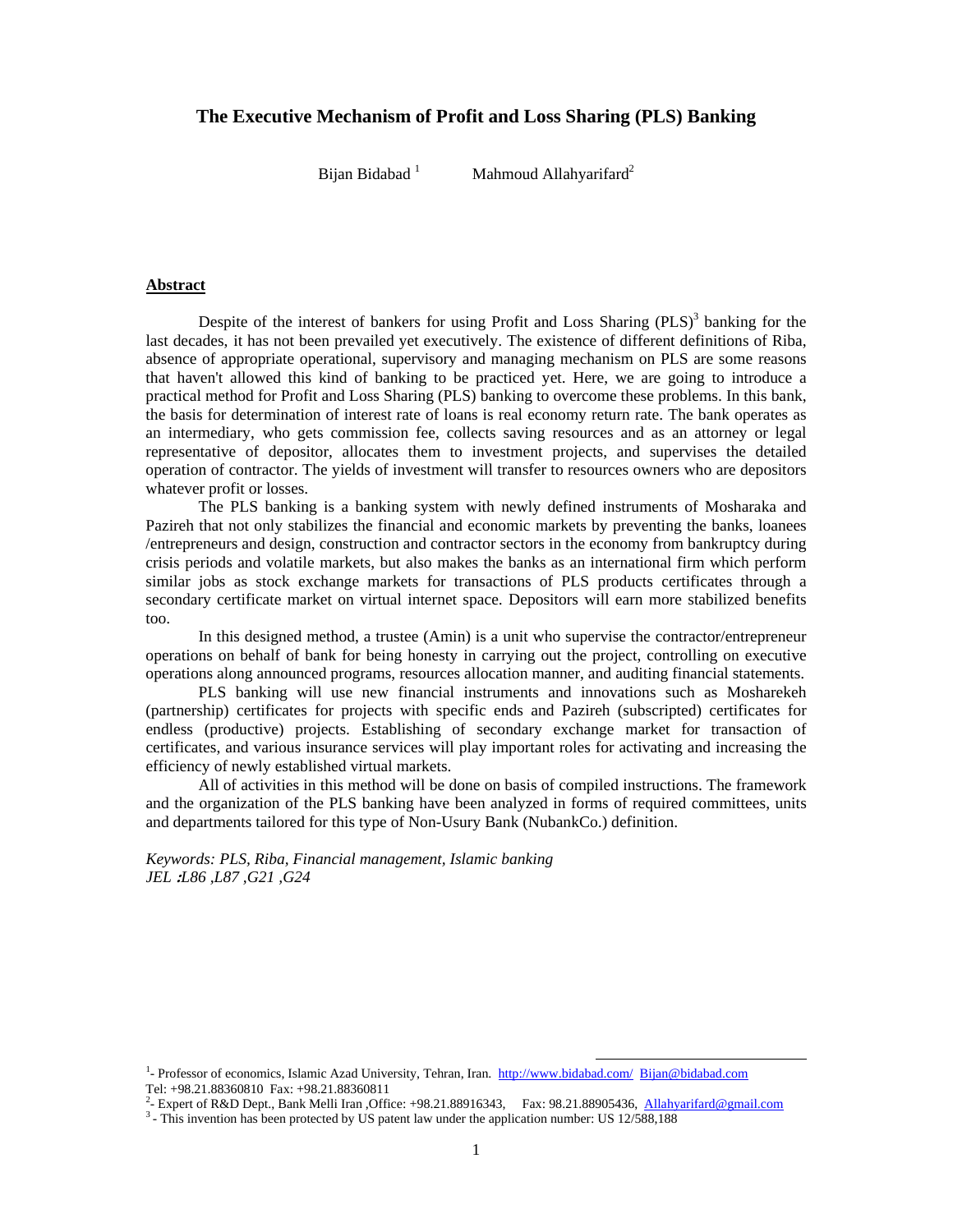#### **Introduction**

Many countries around the world have been doing huge tasks for fulfillment of Islamic banking. The low risk characteristic in this kind of banking has caused tendency to keep getting this kind of banking method even in many non-Muslim countries besides Muslim countries in order to get rid of risk like American, European and some Asian countries. Based on IMF reports, the average growth of the Islamic banking has been estimated about 10%-15% each year in the last decade and it will be forecasted in the next years with the same growth as before. Despite of the huge growth, Profit and Loss Sharing (PLS) has not been developed satisfactorily, and it usually has been mingled with usuric banking because of being so new in view of its performing and operational mechanism. Even its financial instruments as Profit and Loss Certificate or Investment Deposit Certificate had been introduced at the end of 1990s were forgotten later. Generally, the main reasons of unsuccessful in this kind of banking method come from the following causes:

- Different jurisprudential understanding of usury by different Islamic religious sects.
- Lack of supervisory and managing processes on loanee's financial and executive operations.

The absence of appropriate executive processes in operations, supervision and management sides consistent with profit and loss sharing requirements, and incompatibility of bank's organizational infrastructures are significant factors to unfulfilled ideal theories of Islamic banking. Because the banks have not been organized and established for supervising on details of investment operations as a supervisory organization. Essentially these organizations cannot tackle this kind of functioning. Therefore, practically the interest rate comes into PLS banking calculations by any definition or similarity. However, though the manifestation of Riba is not seen in it, but the interest rate would be recognized by scrutinizing the interior of the financial operations<sup>4</sup>. On the other hand, jurisprudential deductions of different Islamic sects are not similar, so this point caused the Islamic banks around the world generating many non-usuric products that the most of them are compatible with current usuric banking products and moved into usuric realm. Even in Iran, in spite of existing more external coordination and more unanimous than other countries the result was similar as well. However, the unanimity in early 1360s Hejri during approving non-usuric banking law has also been digressed thereafter. Therefore, first, the general solution for fulfillment of pure Islamic banking

4 For instance see:

 بيدآباد، بيژن و عبدالرضا هرسيني، تحليل فقهي- اقتصادي ربا در وامهاي مصرفي و سرمايهگذاري و كاستيهاي فقه متداول در كشف احكام شارع. ارائه شده به همايش دوسالانه اقتصاد اسلامي، پژوهشكدة اقتصاد، دانشگاه تربيت مدرس، .1382 http://www.bidabad.com/doc/reba9.html بيدآباد، بيژن و عبدالرضا هرسيني، شركت سهامي بانك غيرربوي و بازبيني ماهيت ربوي و غيرربوي عمليات بانكي متداول. مجموعه

مقالات سومين همايش دوسالانة اقتصاد اسلامي «نظرية اقتصاد اسلامي و عملكرد اقتصاد ايران»، 3-4 دي ،1382 پژوهشكدة اقتصاد،

<u>http://www.bidabad.com/doc/sherkat6.htm</u>. تهران .<u>http:</u>//www.bidabad.com/doc/sherkat6.htm</u>

 $\overline{a}$ 

Bidabad, Bijan and Mahmoud Allahyarifard, "Implementing IT to fulfill the profit and loss sharing mechanism", Islamic Finance News (IFN) Journals, Vol. 3, Issue 3, 6<sup>th</sup> February 2006. http://www.bidabad.com/doc/summary-pls-it-1.html

<sup>•</sup> Bidabad, Bijan and Mahmoud Allahyarifard, "IT role in fulfillment of profit and loss sharing", Proceeding of The 3<sup>rd</sup> International Islamic Banking and Finance Conference, Monash University, Kuala Lumpur, Malaysia, 16<sup>th</sup> and 17<sup>th</sup> November 2005. http://www.bidabad.com/doc/english-pls-5.pdf

Bidabad, Bijan, Economic-juristic analysis of usury in consumption and investment loans and contemporary jurisprudence shortages in exploring legislator commandments. Proceeding of the 2<sup>nd</sup> International Islamic Banking Conference. Monash University of Malaysia. 9-10 September 2004. Reprinted in: National Interest, Journal of the Center for Strategic Research, Vol. 2, No. 1, winter 2006, pp. 72-90. Tehran, Iran. http://www.bidabad.com/doc/reba-english-4.html

<sup>•</sup> Bidabad, Bijan, Non-Usury Bank Corporation (NUBankCo), The Solution to Islamic banking, Proceeding of the 3<sup>rd</sup> International Islamic Banking and Finance Conference, Monash University, KL, Malaysia, 16-17 November, 2005. http://www.bidabad.com/doc/nubankco.html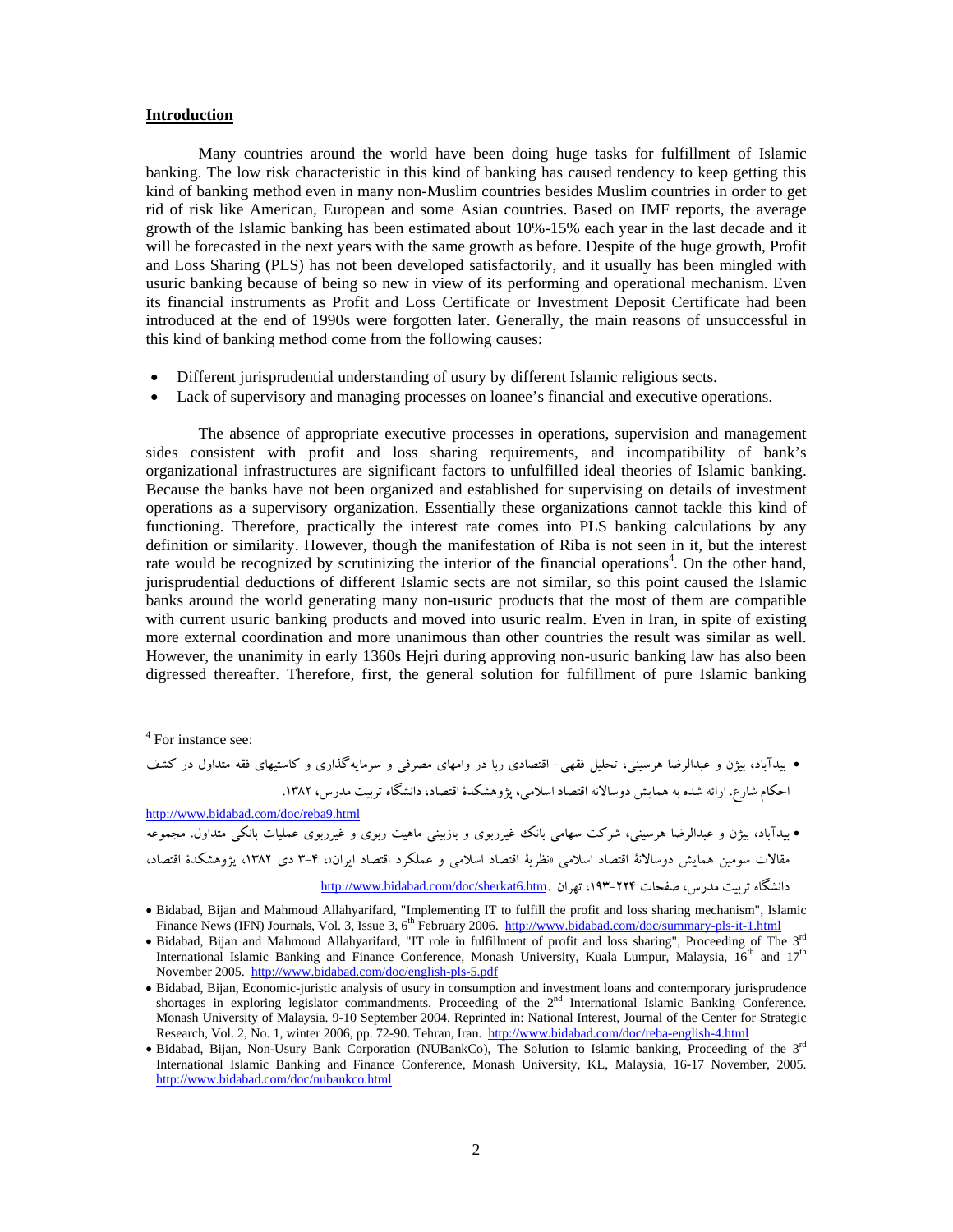requires that the subject will be analyzed and considered from the base.

The main purpose of this paper is to consider practical model for PLS banking and present appropriate method for performing real non-usury banking accompanying with necessary provisions for applying modern financial instrument that will be provided based on information technology. Actually, fulfillment of PLS banking will cause increasing stability of market transactions and more equal distribution of the revenues of investment activities and decreasing the investment risk.

On the other side, the proposed financial instrument (participation certificates and subscripted certificates) have ability to be bought and sold on the Internet through Internet Banking and anyone having a bank account with the approved ID information is able to buy and sell these financial assets around the world.

## **The Experience of the PLS banking**

 The prohibition of Riba (Usury) and Profit and Loss Sharing (PLS) subject has long history and the subject returns to Torah and historical religious texts before Islam. The PLS was developed with Islam growth and nowadays have been paying attention as an important financial instrument and PLS is recognized as a modern successful financing instrument<sup>5</sup>. Mudarabah and Musharakah are two financial instruments based on PLS method that eliminate fixed rate of return (interest rate) from financial operations and participate financers into the profit and loss of investment activities.<sup>6</sup>

The various conceptual definitions have been presented on PLS by some Islamic economists and every one of them has touched it as the follows:

- "PLS is a contractual arrangement between two or more transacting parties, which allows them to pool their resources to invest in a project to share in profit and loss" (Humayon, Presley,  $2000$ <sup>7</sup>.
- "Under the PLS paradigm, the assets and liabilities of Islamic banks are integrated in the sense that borrowers share profits and losses with the banks, which in turn share profits and losses with the depositors" (Chong, Liu,  $2007$ ).<sup>8</sup>
- "PLS leads to a more efficient allocation of capital because the return on capital and its allocation depend on the productivity and viability of the project" (Khan, 1986)<sup>9</sup>.

Chong Liu (2007) studies on Malaysia Islamic Banking in large Islamic banking of Malaysia of capital and insurance markets (World Bank,  $2006$ <sup>10</sup> show the following consequences:

 Despite of the PLS banking focuses on the Islamic banking, the Islamic banking of Malaysia has not been successful to fulfill PLS, and adoption of PLS paradigm has been much slower on the asset side than on liability side. Based on this study, on the asset side, only 5% of Islamic banks and financing is based on the PLS paradigm of Mudarabah (profit-sharing) and Musharakah (joint venture) financing. Islamic bank financing in Malaysia, in practice, is still based largely on non-PLS manners of financing that are not allowed in the Shariah (Islamic

 <sup>5</sup> Rammal, H. G. (2003) 'Mudaraba in Islamic finance: principles and application', Business Journal for Entrepreneurs, Vol.**4**, pp.105–112. http://www.westga.edu/~bquest/2004/musharaka.htm

<sup>&</sup>lt;sup>6</sup>Hussain Gulzar Rammal and Ralf Zurbruegg, "Awareness of Islamic banking products among Muslims: The case of Australia", Journal of Financial Services Marketing (2007) 12, 65–74. doi:10.1057/palgrave.fsm.4760060, http://www.palgrave-journals.com/fsm/journal/v12/n1/full/4760060a.html#bib24

<sup>&</sup>lt;sup>7</sup> Humayon A. Dar and John R. Presley (2000), "Lack of Profit Loss Sharing in Islamic Banking: Management and Control Imbalances", Loughborough University,Department of Economics, Economic Research Paper No. 00/24, http://www.lut.ac.uk/departments/ec/Reasearchpapers/2000/00-24/erp00-24.pdf

<sup>&</sup>lt;sup>8</sup>Chong, Chong, B.S., Liu, M.H, 2007, "Islamic Banking: Interest-Free or Interest -Based", http://www.efmaefm.org/0EFMAMEETINGS/EFMA%20ANNUAL%20MEETINGS/2007-Vienna/Papers/0019.pdf

<sup>&</sup>lt;sup>9</sup>Khan, M.S., 1986. Islamic interest-free banking. IMF Staff Papers 33, 1-27. Refer to the above address

<sup>10</sup>World Bank, 2006. Country brief report: Malaysia.

http://siteresources.worldbank.org/INTEAPHALFYEARLYUPDATE/Resources/550192-1143237132157/malaysia-March06.pdf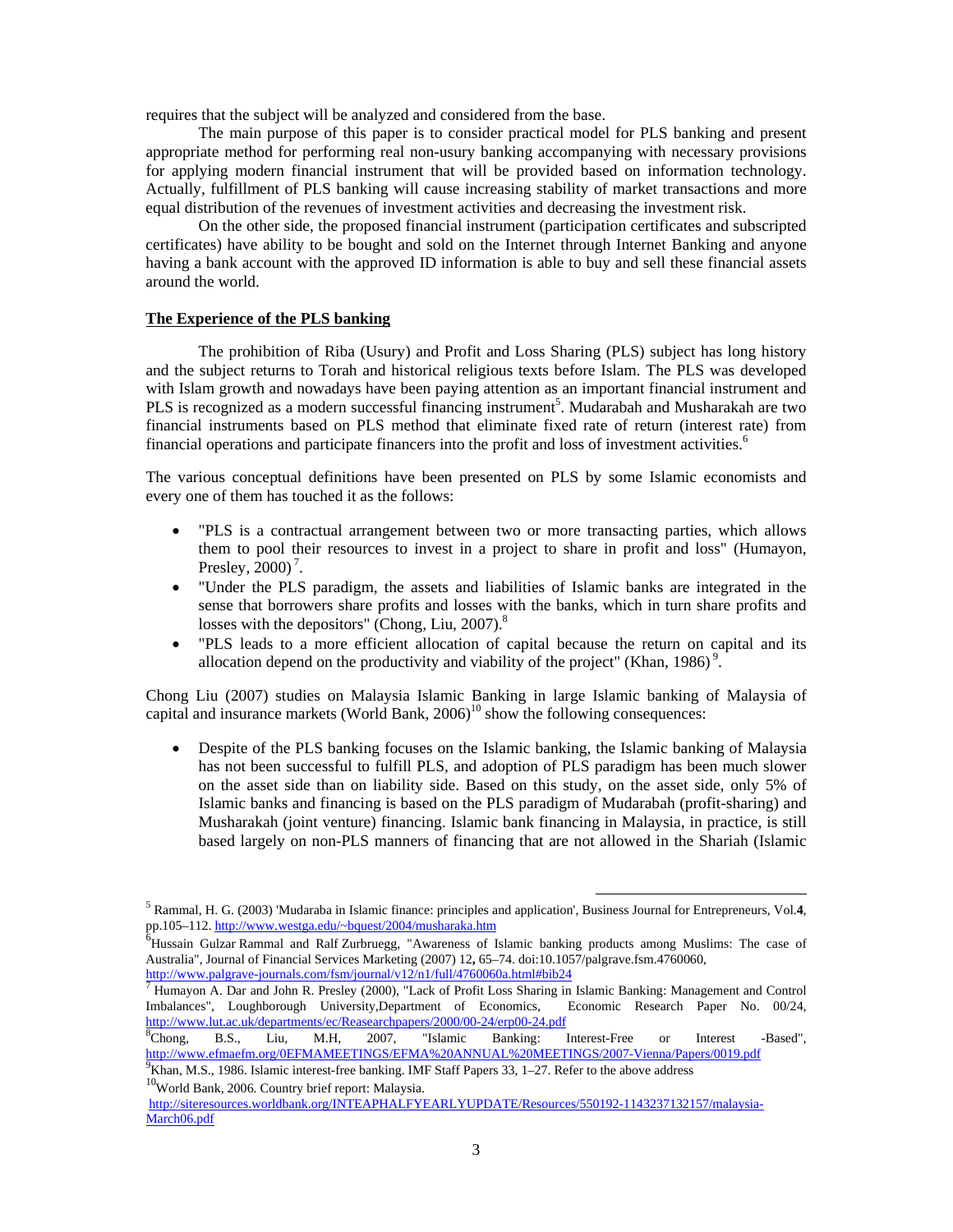law) and obeys the spirit of the usury. On the liability side, however, Mudarabah (profitsharing) deposits, which account for 70% of total Islamic deposits, are more dominant.

 The rate of return in Malaysia PLS banking is less than the rate of return in conventional banking, so the rate of return of this kind of deposits depends on conventional banking rate of return but not vice versa.

 The same problems are observed in Iran. Generally, PLS banking in Iran's Islamic banking did not develop because of the similar reasons. Focusing on Iran banks balance sheets items indicates that at each side of assets and liabilities, the proportion of Musharakah products in comparison with other products was at minimum before the compulsory decision for decreasing the interest rate by the government. In the other words, the Musharakah contractions were at minimum and the exchange contractions had maximum share on monetary resources. Furthermore, the rates of return of this kind of investments are determined on the basis of expected return (and not actual return). In the debit side, in a majority of cases, the depositors receive a return on the basis of Vekalat contraction with a specified rate determined by central bank of Iran. During the last decade by emerging private banks and increasing competition they used to pay 1% or 2% more than in part (promised) payments as final rate for settlement with the customers. Increasing government pressure on banks for decreasing exchange contraction return rates to keep the banks with positive profit markup in recent years caused the banks to go toward the Musharakah contractions. However, the fulfillment of the PLS banking in the assets side of Iran banks is facing with the following problems:

- Lack of specialist organizations and approaches for effective supervision on investment projects on basis of the Musharakah contractions.
- Lack of IT capabilities for applying integrated systems in the Islamic banking<sup>11</sup>.
- Lack of design of new financial instruments, and lack of effective capital market for financing as PLS banking.

## **PLS Banking Architecture**

 The foundation of the PLS banking bases on the keep getting benefit of economy real sector return for the whole participants of the economic activities. Therefore, the capital owners (shareholders), labor, services and technology suppliers and operators should get benefit proportionally on basis of their own portion and inputs. Fulfillment of this approach could be provided by the executive preparation of PLS banking. For designing PLS banking architecture, first of all each party or entity and its functions should be explained precisely. In addition to bank, depositor, entrepreneur (project handler and technical and executive knowledge owner) a new organizational pillars are required for practical structure of the PLS banking to be established to handle over special duties regarding to the specific nature of partnership activities. In the new architecture, the functions of each unit will be different from what they are in the conventional banking, though their names are called as same as conventional banking units.

**Bank:** The bank as an authorized agent on behalf of the depositors allocates the deposit resources of depositors to approved applicants of the credit facilities according to specific contracts and distribute the investment return as profit or loss consequences among the depositors, bank, and entrepreneur. The bank contractions with each party could be made on basis of commission or profit and loss partnership. The bank as depositor's attorney or representative is obliged to protect the depositor's rights and must apply her complete own specialized powers for preserving depositor benefits.

**Depositors:** who is the supplier of financial resources, based on investment Joaleh contracts uses her financial resources to purchase certificates of participation (Mosharekeh Cerificate) for participation in Finitude projects or buy certificates of subscription (Pazireh Certificate) for participation in endless

<sup>&</sup>lt;sup>11</sup>Bidabad, Bijan and Mahmoud Allahyarifard, "Implementing IT to fulfill the profit and loss sharing mechanism", Islamic Finance News (IFN) Journals, Vol. 3, Issue 3, 6th February 2006. http://www.bidabad.com/doc/summary-pls-it-1.html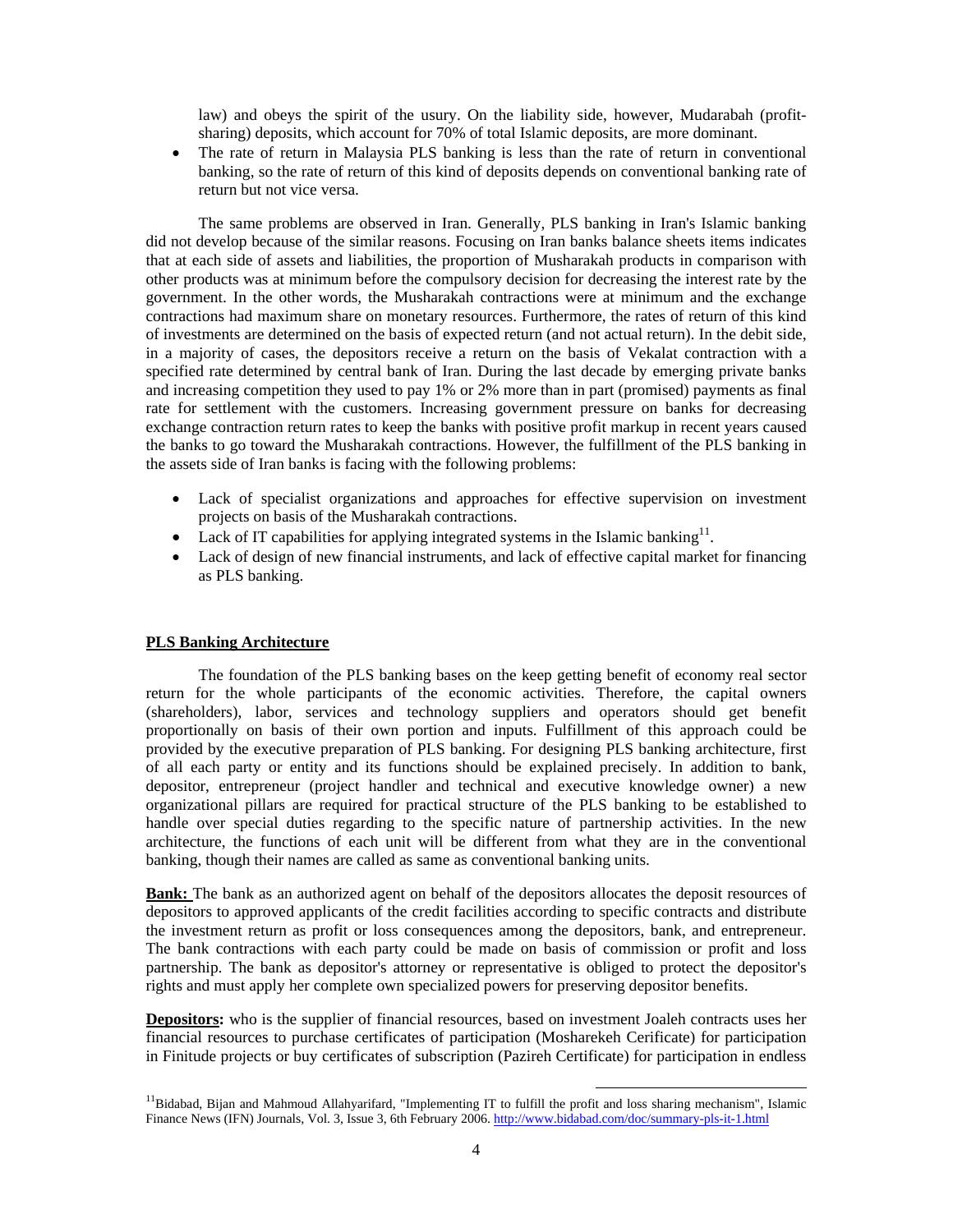projects; in specific project or specific package of projects or profit and loss participation in the PLS bank branch, to participate in the profit and loss of the project (or financial product) according to her share.

**Entrepreneur:** is a legal entity that combines her own cash and non-liquid assets with the depositors' deposits as a joint owners (spooling) and bank intermediary to establish a joint venture activity.

**Trustee (Amin):** is a unit who takes over the responsibility of supervising on the PLS process on behalf of the bank about the quality of carrying out the project, controlling practical operations in compare with approved documented entrepreneur plan, benchmarking, entrepreneur resources allocation and quality of optimum resources allocations etc by applying key indices and verifying entrepreneur financial statements.

**Arbitration (Hakamiyat):** takes over resolving the disputes and conflicts among the bank, entrepreneur and depositors whose their financial relationship is based on PLS banking. In case of concordance of the parties, resolving of claim might be to a pre-approved third party judicial person/entity that is acceptable for parties in the conflict.

**Secondary Market:** The secondary market is suggested for simplifying, progressing and to make Mosharekeh (partnership) and Pazireh (subscripted) certificates more attractive. Bank creates this facility that Mosharekeh (partnership) and Pazireh (subscripted) certificates can be legally be sold and purchased in the secondary market on the internet.

**Consultant**s: The consultants take over the role of economic, financial and technical assessments in PLS banking. Complexity of some projects in view of the applied technology, use of hiring specialists in the area is doubtlessly inevitable.

## **Interactions and relations in the PLS banking**

 The relation among essential pillars of PLS banking is shown in chart 1. Based on this method apart from the bank is private or governmental, interest rate of bank's facility will be determined according to real investment return. Bank as fund intermediary gains wage or commission as attorney or agent of the depositor and the rest of investment return will be paid back to depositors as profit or loss consequences. Accordingly, bank according to participatory investment based on general or special attorney contracts invests deposits collectively based on diagnosis of the depositor (in product 1 and 2) or on her diagnosis (for product 3) in the desired projects/plan and distribute the investment outcomes among providing depositors.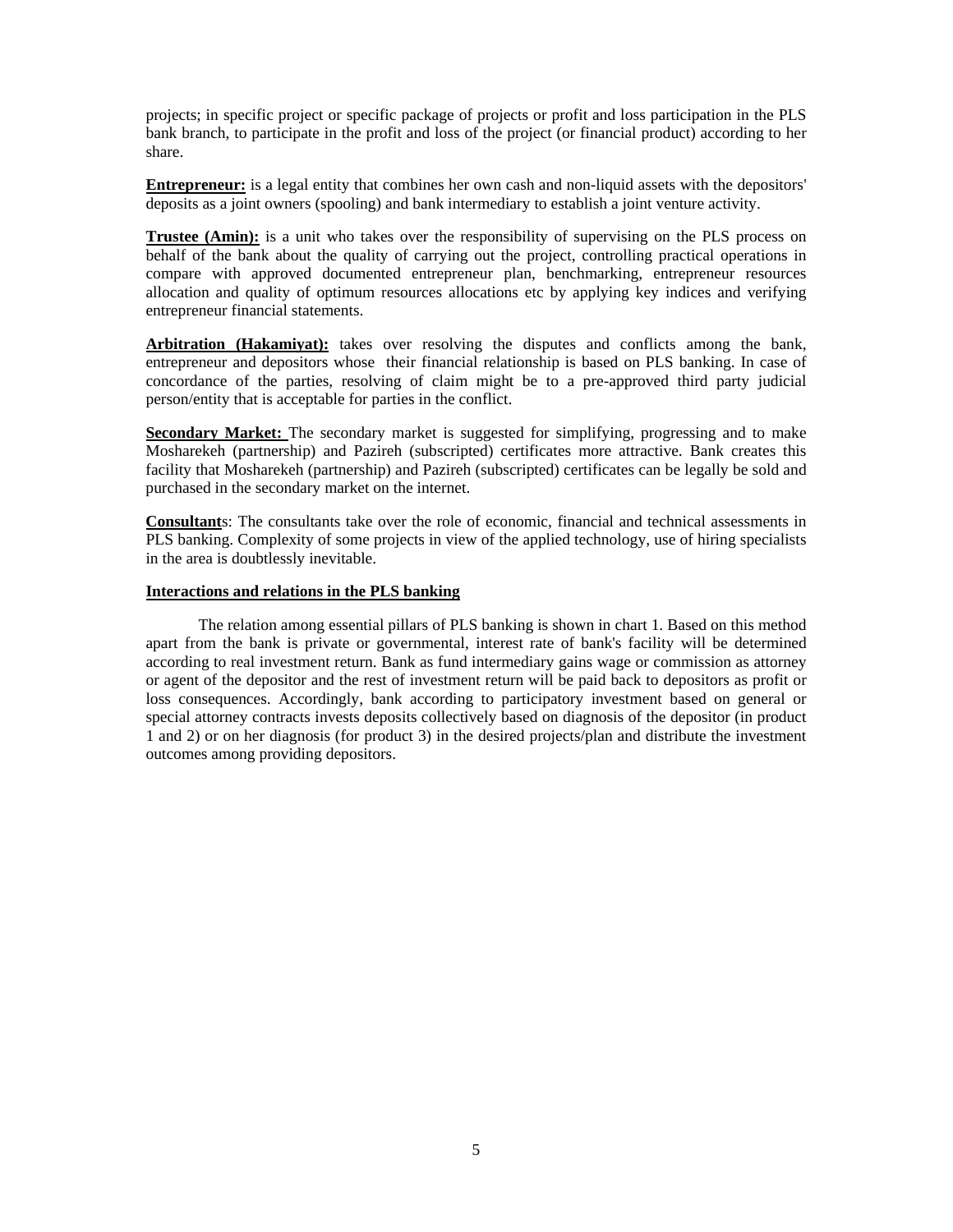## **Chart 1: PLS Banking Pillars**



In the first step of PLS operation, entrepreneur presents her proposal and required documents and feasibility study regarding economical, financial and technical aspects of his project/plan according to compiled instructions in PLS banking instruction set. The entrepreneur delivers all required official letters and documents to the bank according to related bank compiled instructions including budgeting, time schedule, size of necessary resources and resource allocation manner, qualification of carrying project, phasing, quality management, reporting, project completion manner, specification of completed project quality.... The bank in case of necessity when the project contains special, complex or high technology and the bank's specialists are not able to evaluate and make supervision on the project will outsource the project evaluation and supervision as well to other consultants for evaluation and/or supervision. The bank in case of positive evaluation on both entrepreneur and proposal will publicizes project to interested depositors for participating of depositors according to specified PLS banking products for financing the projects. The depositors would buy the Mosharekeh (partnership) certificates or the Pazireh (subscripted) certificates and donate deposits to the bank and the bank allocates monetary resources to the suggested projects by empowering the entrepreneur to start the project. Trustee (Amin) supervises and controls the operations of entrepreneur directly on behalf of the bank for whole the process. Obviously, reports of the trustee will be considered as main criterion for next payments to entrepreneur from the bank. After completing the project according to the related instructions and predefined PLS accounting formulas, the portion of profit or loss consequences and the bank commission/wage portion will be calculated by accounting and auditing department. The portions of entrepreneur, depositors and bank will be determined and are transferred to their accounts. In case of existence of any reports on the interrupt ion of operations of the project from the trustee side, the amount of delaying losses will be computed and determined according to the related instructions.

 The PLS banking products as Mosharekeh (partnership) and Pazireh (subscripted) certificates are issued by PLS bank under the central bank general approved PLS regulations<sup>12</sup> and the certificates

 $12$ - Central bank supervises on PLS banking operations as legislator of monetary regulations. Approval and confirmation of required regulations in this kind of banking method and general regulations for issuance of PLS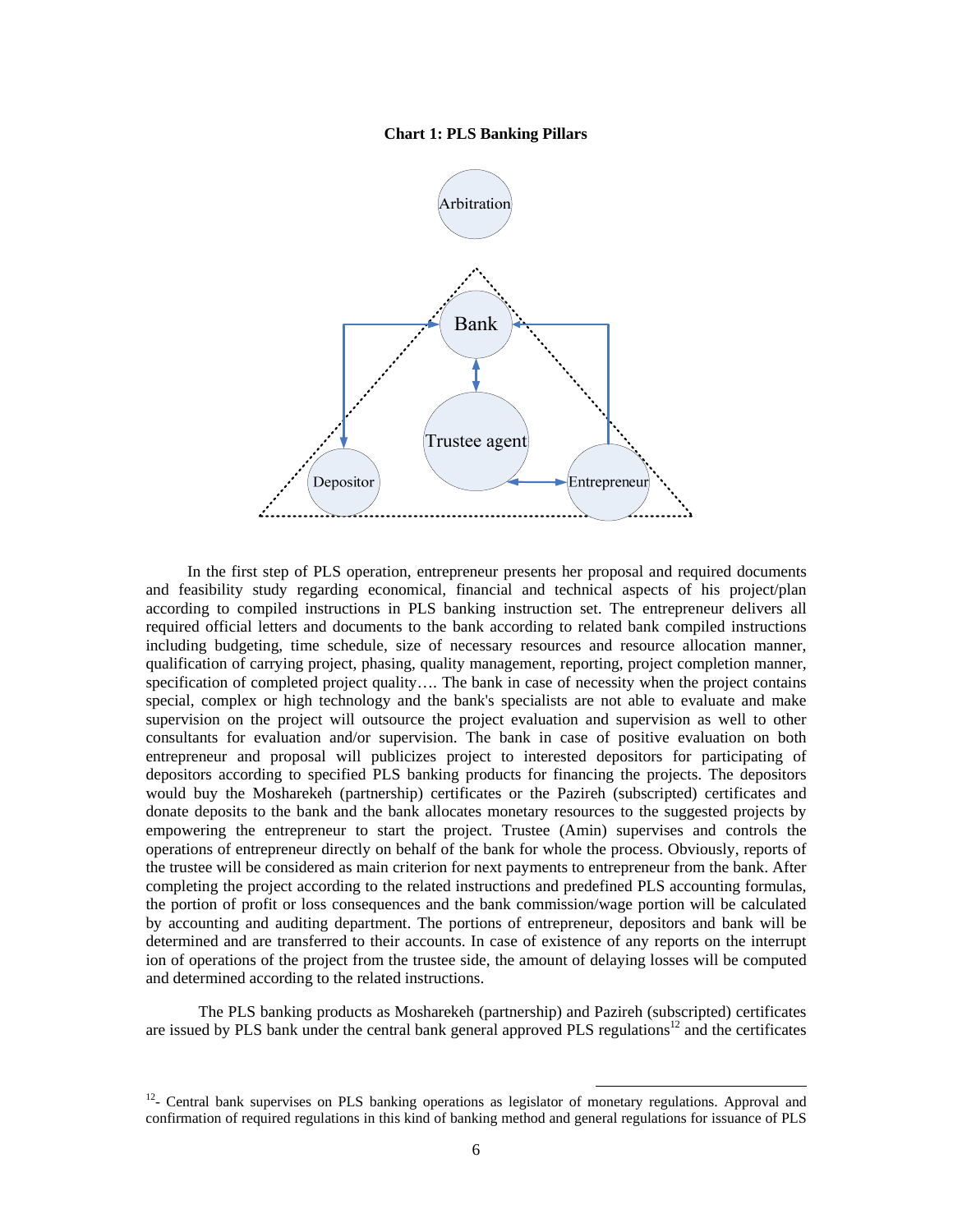will be supplied to the depositors. The depositors could sell them at the secondary market before the due settlement time in case of revoking to cancel their depositing activity. They can do this via bank's electronic portal on internet or bank's transaction counters.

Insurance companies' collaborations to hedge the certificates have been observed in this kind of banking.

## **Legal requirements**

Lack of executive experience necessary for this type of banking cause new regulations and development of new guidelines. The first step should be in the form of necessary upstream regulations and rules to be issued by the central bank if there is a lack of regulations or guidelines within the banking industry for this kind of banking financial tools such as participation certificates and subscripted certificates for their legal protections.

## **Components**

Generally, the components of the PLS banking could be classified as following items:

- Products and Services
	- $\div$  Finitude projects
		- $\triangleright$  Mosharekeh (partnership) certificates for profit and loss sharing on a special project.
		- $\triangleright$  Mosharekeh (partnership) certificates for profit and loss sharing on a projects portfolio.
		- Mosharekeh (partnership) certificates for profit and loss sharing on a PLS bank.
	- Endless projects
		- $\triangleright$  Pazireh (subscripted) certificates to shares
- Customer groups
	- ❖ Depositors
		- $\triangleright$  Real entity
		- $\blacktriangleright$  Legal entity
	- Entrepreneurs
		- $\triangleright$  Legal entities (private, governmental)
- Financial instruments
	- $\div$  Insurance agents
	- Portfolio management of Mosharekeh (partnership) and Pazireh (subscripted) certificates.
		- $\triangleright$  Minimum risk and return
		- $\triangleright$  Middle risk and return
		- $\triangleright$  High risk and return
	- Certificates insurance with avoidance from
		- > Moral hazard
		- $\triangleright$  Adverse selection
		- $\triangleright$  Asymmetric information
	- Executive insurance
		- $\triangleright$  Responsibility insurance
		- $\triangleright$  Project's place insurance
- Mechanism and specification of Mosharekeh/Pazireh IT based transactional system
	- ❖ Information system
	- Buying/ selling of Mosharekeh/Pazireh certificates as remote
	- $\div$  24x7

 $\overline{a}$ 

banking products might be allowed by central bank or other monetary authorities depending on different countries legal systems.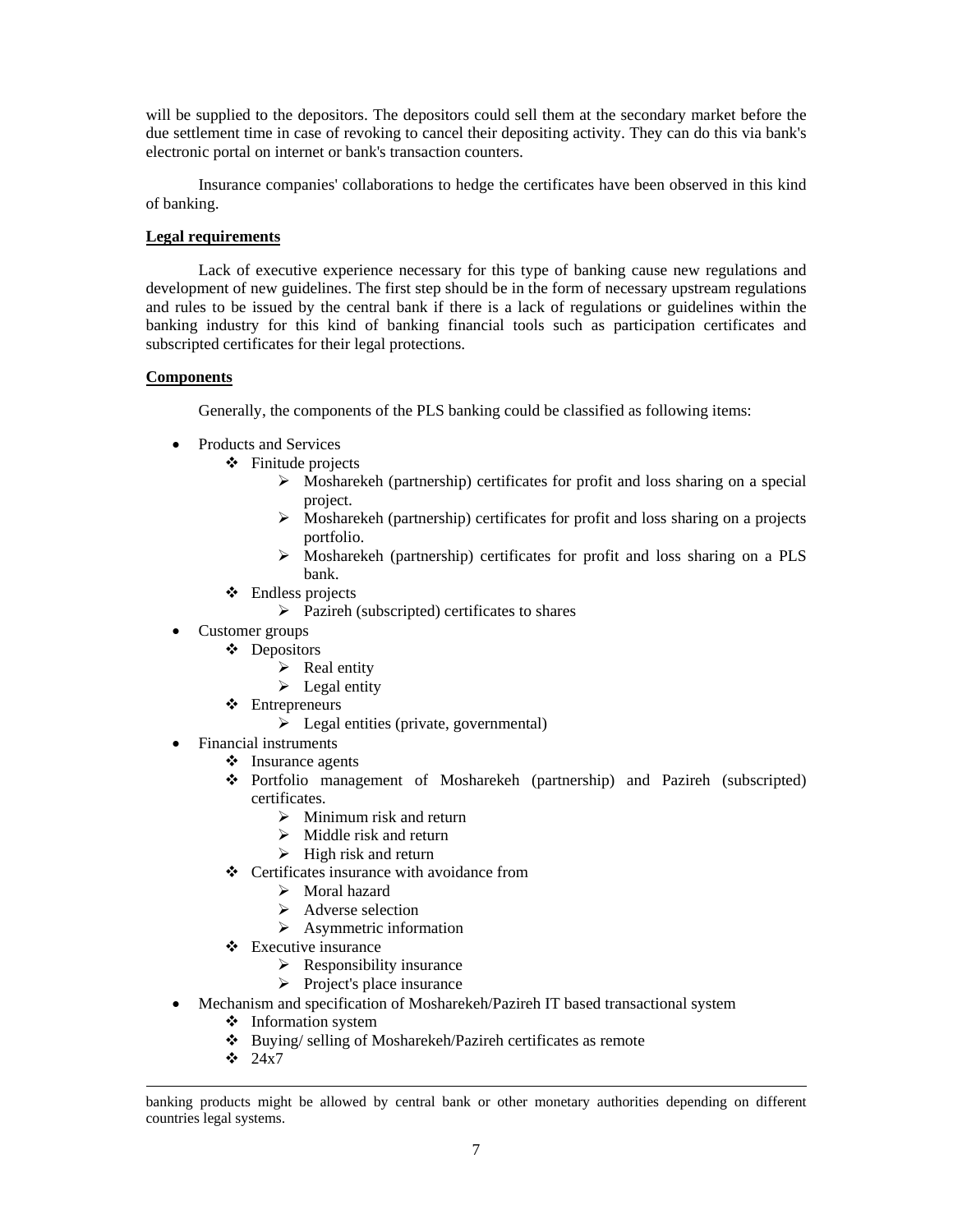- $\div$  Multi languages
- Multi currencies
- Integrated
- High secured
- Privacy
- Contractions
	- ❖ Depositor
		- $\triangleright$  Jualah
		- Wakalah
		- $\triangleright$  Solh
	- Entrepreneur
		- > Mosharekeh
	- Consultant (assessment, trusteeship)
		- $\triangleright$  Jualah
- Office infrastructures, organization
	- PLS Strategy committee
	- $\triangleleft$  Interpretation and revising of PLS regulations and process specialist group
	- PLS office including following department
		- $\blacktriangleright$  Legal department
		- $\triangleright$  Project evaluation including following specialist:
			- o Economic
			- o Financial
			- o Technical and engineering (Back office)
		- $\triangleright$  Auditing department
		- $\triangleright$  Financial engineering management
		- $\triangleright$  Trustee (Amin)
			- o Financial
			- o Technical and engineering
			- o Legal
		- $\triangleright$  PLS branch (front office)
		- $\triangleright$  Information (consulting services)
		- $\triangleright$  Cashier
		- $\triangleright$  Mosharekeh/Pazireh certificates transactions
		- $\triangleright$  Others
- Typical contracs including:
	- Contraction with entrepreneur
	- $\triangleleft$  Contraction with depositors
	- $\triangleleft$  Contraction with trustee (Amin)
	- Evaluation contraction
- Instructions
	- Documents and required papers
	- Entrepreneur ability reaching
	- Justification reports
	- $\triangleleft$  Accounting and auditing
	- $\triangleleft$  Guarantees, collaterals and inputs
	- Banks returns
	- General condition of contraction
	- $\div$  Set out the contraction
	- ❖ Standards and requirements for supervision
	- Trustee (Amin) competency
	- Entrepreneur reporting
	- Mosharekeh/Pazireh certificates transactions
	- Mosharekeh/Pazireh certificates swapping
	- $\div$  Time schedule variation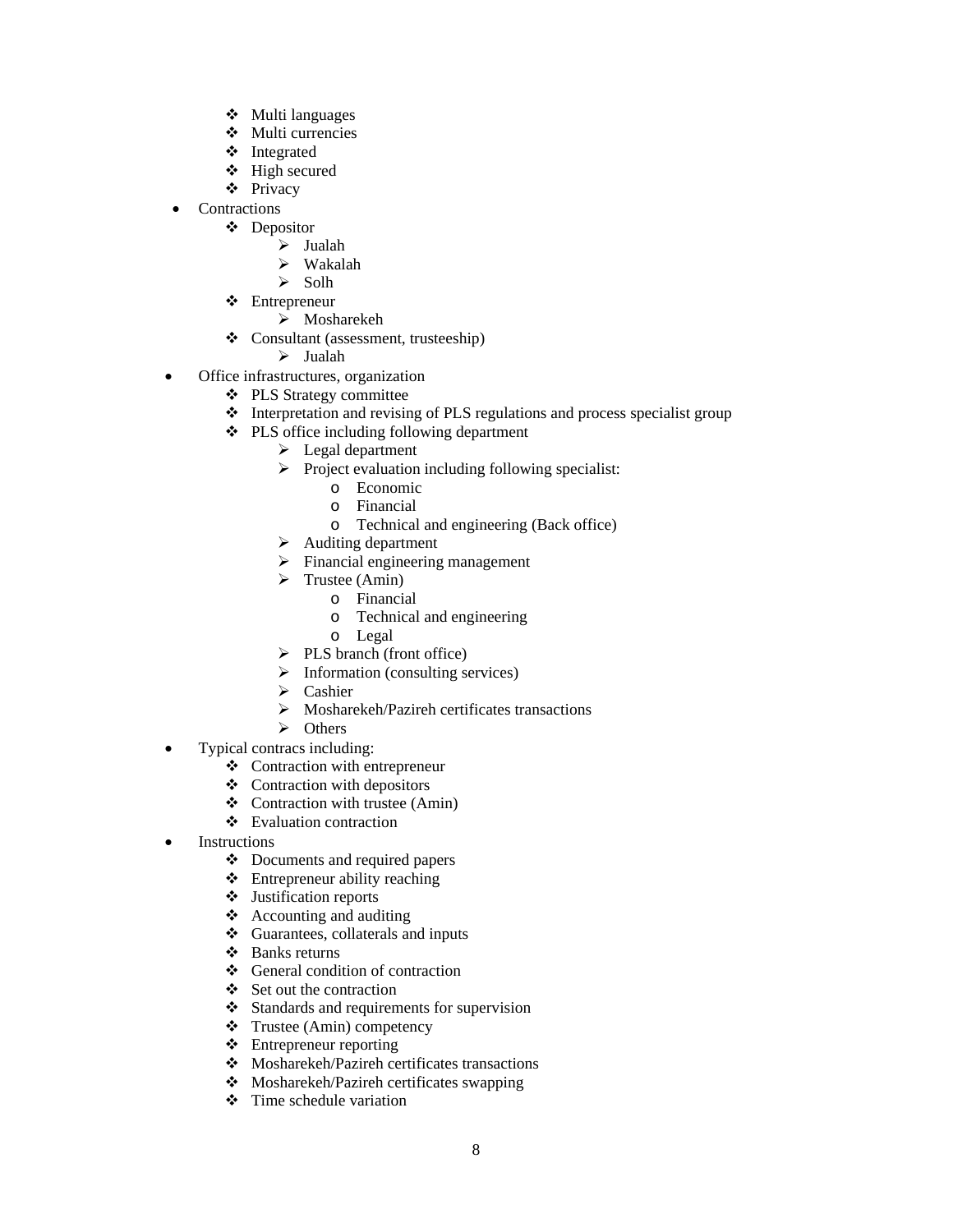- $\div$  New partnership
- Depositor cancellation
- Settlement
- Arbitration
- Force major

## **Instructions**

 For fulfillment of the PLS banking, operational methods will be performed by the following compiled instructions:

- **1. Guarantees, collaterals and inputs:** Depend on the entrepreneur classification (green and yellow groups) the collateral will be taken in different types of collaterals and guarantees for good performance. The input portion of entrepreneur including cash or non-cash in each category is determined by this instruction.
- **2. Required documents for project evaluation:** All the required financial and non-financial documents for project evaluation and legal and performance authorizations are determined by this instruction.
- **3. Entrepreneur reportings:** The reports to the bank, trustee, inspector or other controlling authorities are determined in this instruction.
- **4. Feasibility reports:** The main purpose of this instruction is to organize and standardize the economical, technical and financial feasibility studies of the project till the affiliated departments can evaluate the mentioned documents according to the specified framework.
- **5. Arbitration (Hakam):** The condition of referring conflicts among parties (depositors and entrepreneur with bank) to a pre-accepted third person/s is determined in this instruction.
- **6. Force major:** Coming up unexpected events for beneficiaries of the PLS banking are to be handled by this instruction.
- **7. Instruction for revocation of depositors to cancel her deposit before due date:**  Revocation of depositors to cancel her deposit for not carrying on the investment and the settlement manner for the cancelation by selling Mosharekeh and Pazireh certificates is specified in this instruction.
- **8. Time schedule and expense deviations:** In case of coming up deviations, either in time schedules or expenses plan of the projects coming from either fault or delinquency of the entrepreneur or affect of inflation in calculation of costs of entrepreneur and also the manner of calculation of share of beneficiaries in these circumstances are specified in this instruction.
- **9. New partnership:** In case of extended financing of PLS projects, issuance of new Mosharekeh and Pazireh certificates would be according to this instruction.
- **10. To settle with entrepreneur:** The settlement terms and manner with entrepreneur is specified in this instruction.
- **11. Pazireh certificates swapping:** To change Pazireh certificates to shares and the related processes and valuation of shares are specified in this instruction.
- **12. Mosharekeh and Pazireh certificates transactions:** The Mosharekeh and Pazireh certificates transactions on internet and establishment of secondary market and market management are specified in this instruction.
- **13. The entrepreneur ability:** Including the points regarding to technical and financial capability and qualification classification of the entrepreneurs based on the different projects, collaterals types and guarantees for good performance, fulfillment of obligations, the share of entrepreneur, entrepreneur partnership inputs and entrepreneur classification to three categories of green, yellow and read.
- **14. Trustee (Amin) competency:** specification and competency of trustee as supervisor agent to supervise the entrepreneur performance as real persons or legal entities are described in this instruction.
- **15. The standards and supervision obligations:** This instruction takes over the whole obligations and required standards for supervisory processes.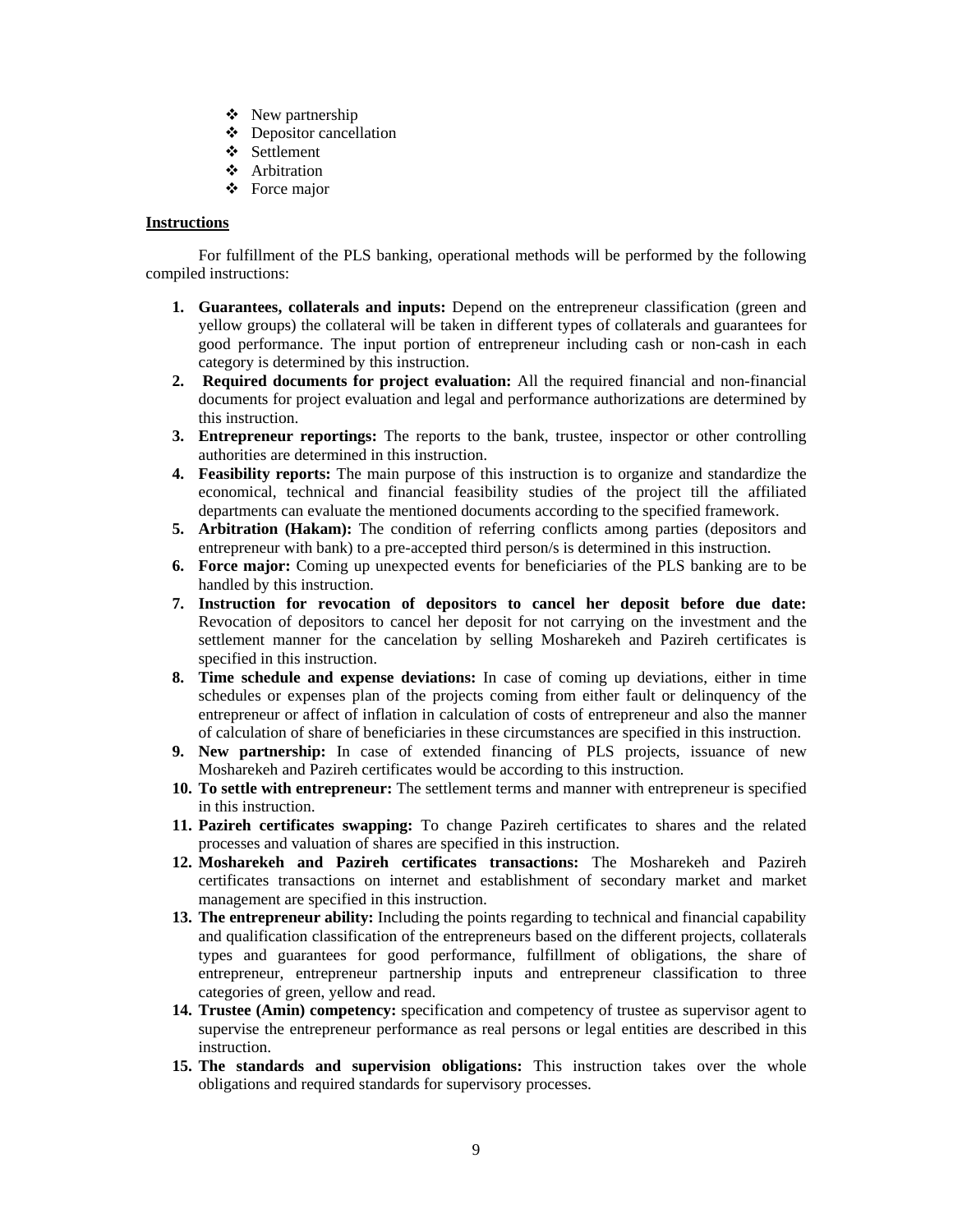- **16. General conditions of contraction:** To regularize proper contractions and making contents of contracts obligatory and legally mandatory for each party in the PLS banking this instruction is to be used.
- **17. Contracts compilation:** Typical compiled contracts of the bank with entrepreneur, depositors, trustee (Amin) and consultants of the project have been brought in this instruction for each type of PLS banking products including finitude and endless projects.
- **18. Accounting and auditing:** The requirements and obligations of auditor, auditing process, financial statements of entrepreneur's company, and documents verifying to confirm the accuracy of the operations of entrepreneur are cited in this instruction.
- **19. Bank gains:** Gains of the bank in all processes of primary and supplementary evaluations, supervisory services, trustee (Amin), financial engineering, auditing and the other services and also the bank's wages and commissions have been specified in this instruction.

# **IT infrastructures**

Based on the previous researches<sup>13</sup>, one of the important reasons to not prevailing PLS banking is lack of integrated systems, which able the bank to connect whole producers of information resources together and every transaction will be traced and supervised through them. Therefore, for achieving to the ideal PLS condition it is necessary to integrate different systems including Enterprise Resource Planning (ERP), and Islamic core banking containing other modules and subsystems like Customer Relationship Management (CRM), Supply Chain Management (SCM), Manufacture Executive System (MES), Human Resource Management (HRM), Business Process Reengineering (BPR), Workflow management (WFM). But this solution is for as an ideal PLS. Since integrated core banking necessities for this type of PLS banking is not available yet so it is not possible to apply this integrated PLS banking as full automatic banking and leave this idea for the future extension of PLS.

The applied technology in this phase is web based secondary market portal for Mosharekeh and Pazireh certificates, which it will be applicable through the internet connection and can be connected to the personal accounts in the bank. The individuals or the certificate's owners become able to deal these kinds of digital papers (certificates) through the internet based communication networks. Therefore, these certificates as an asset can be negotiated and traded over the world on the internet. Generally, the PLS banking products specifications have been shown in table 1. The attractiveness of the products will be increased through the internet-based transactions on virtual secondary market on the internet.

## **PLS Banking Products and Services**

 According to table 1 the designed products and services in the PLS banking are separated in two categories of finitude and endless projects. The bank will get commission for supplying some financial management services such as making confidence among the depositors, supervision, financial engineering, project management and also transparency in the whole PLS products to depositors.

- **The finitude projects partnership:** In this category of the PLS banking products, the investment return will be allocated and settled among the depositors, entrepreneur and bank at the end of the fiscal year (for product type 3) or after the ending time when the project will be finished and sold - depending on type of project. The products used can be a special project or a basket of projects. The applied financial instruments in these products are Mosharekeh certificate so that after depositing of depositor in a project immediately Mosharekeh certificate will be delivered to the depositors.
- The endless projects partnership: According to chart 2 the bank will subscribe the shares in form of issuing Pazireh (subscripted) certificates for financing an endless project. The Pazireh (subscripted) certificate is similar to Mosharekeh (partnership products) certificate and can be transacted at the secondary certificate market. After ending the construction period

<sup>&</sup>lt;sup>13</sup> Bidabad, Bijan and Mahmoud Allahyarifard, "Implementing IT to fulfill the profit and loss sharing mechanism", Islamic Finance News (IFN) Journals, Vol. 3, Issue 3, 6<sup>th</sup> February 2006. http://www.bidabad.com/doc/summary-pls-it-1.html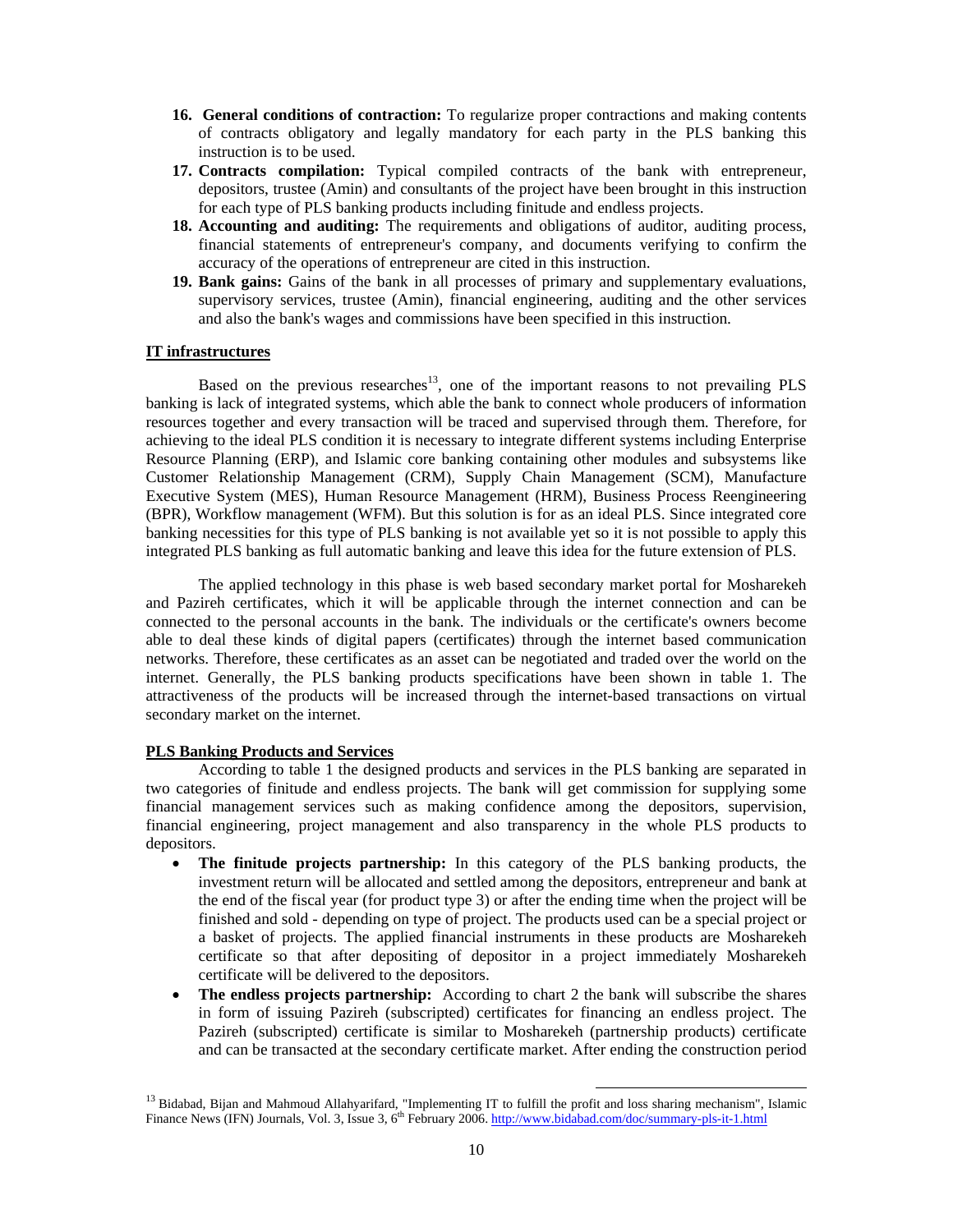and when the project is ready to start the exploitation period, the Pazireh certificates will be transformed into the shares of the corporation. The whole subscriptions process, exchanging Pazireh certificates to the share papers will be performed under the bank supervision and decisively the project ownership will be assigned to the depositors through changing their Pazireh certificates to the shares and after this transformation, the depositors will become company shareholders.

Bank might do the whole transforming process through changing Pazireh certificates owners to shareholders by establishing a new company (and not the entrepreneur constructing company) at the end of construction period and at the beginning of exploitation period. Bank might sale the shares of the Pazireh certificates owners in bidding and after deducting the entrepreneur and the bank portions pays cash to depositors.

## **The Mosharekeh and Pazireh Certificates**

 The two important financial instruments of PLS banking are The Mosharekeh and Pazireh Certificates.

- Mosharekeh certificate is an anonymous (digital) paper that is issued with specified nominal price for specific duration (performance duration of the finitude investment project) by the branch of the PLS bank. The owners of the papers participates on investment return in proportion to nominal price and duration of being as partner in the project and the bank will earns commission in lieu of supplying capital management services to depositors that are offered by depositors for investing their money resources in the PLS banking products.
- Pazireh (subscripted) certificates is an anonymous (digital) paper is issued with specified nominal price and durations (performance duration of endless investment project up to the end of construction period) by the branch of the PLS bank. The owners of these papers will be owner of the company of the project in form of shareholders in proportion to their nominal price of their certificate and duration of partnership.

According to table 1, anonymity, transformability to others, transactablity in virtual secondary certificate market and in stock exchange markets, commission return of transactions for the bank (0.0005 from each transacted parties – saler and buyer), demand and supply (market mechanism) based price determination on internet secondary market, and final settlement with the final authenticated certificate owner are some of the attractive specifications for both Mosharekeh and Pazireh certificates. The main difference between Mosharekeh and Pazireh certificates is in finitude and endless nature of the projects. In case of Mosharekeh certificate, the settlement process will be done at the end of construction period by bidding and selling project. In case of issuing Mosharekeh certificate for partnership in the PLS branch's profit (product type 3), the settlement process will be done at the end of fiscal year when the PLS branch's financial statements are finalized. In the case of Pazireh certificate, the bank undertakes to change Pazireh certificates owners to shareholders of the investment project and there is no responsibility for PLS bank to pay back the depositors and entrepreneur and responsibility of the bank will be finished after completing the above transformation. The process is shown in the chart 2.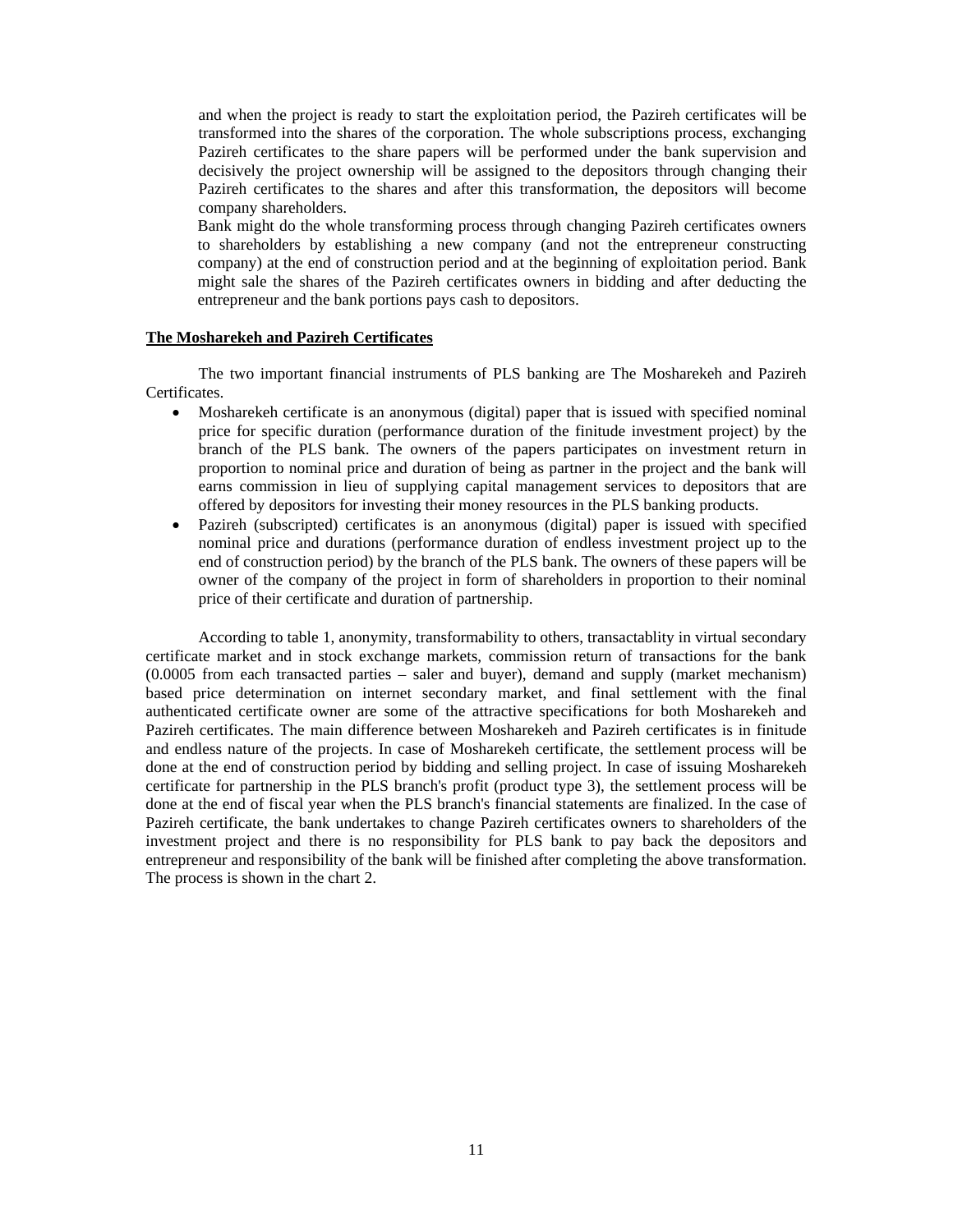| Table 2. The TLS banking product and services manic work                |                                                                                           |                           |                                                                                                                                                                                                                                                                                                                         |                                                                                                                                                                                                                                                                                                                                                                                                                                                                                                                                                                                                                                            |
|-------------------------------------------------------------------------|-------------------------------------------------------------------------------------------|---------------------------|-------------------------------------------------------------------------------------------------------------------------------------------------------------------------------------------------------------------------------------------------------------------------------------------------------------------------|--------------------------------------------------------------------------------------------------------------------------------------------------------------------------------------------------------------------------------------------------------------------------------------------------------------------------------------------------------------------------------------------------------------------------------------------------------------------------------------------------------------------------------------------------------------------------------------------------------------------------------------------|
| Products                                                                | Settlement time                                                                           | Type of                   | Financial hedging                                                                                                                                                                                                                                                                                                       | Mosharekeh and Pazireh certificates                                                                                                                                                                                                                                                                                                                                                                                                                                                                                                                                                                                                        |
|                                                                         | Profit/loss                                                                               | contracts                 |                                                                                                                                                                                                                                                                                                                         | specifications                                                                                                                                                                                                                                                                                                                                                                                                                                                                                                                                                                                                                             |
| Special<br>project<br>(finitude)                                        | Completion of<br>construction and<br>selling the<br>constructed project                   | Jualah<br>Wakalah<br>Solh | Insurance of some<br>portion of the<br>value of the<br>projects can be<br>arbitrarily applied<br>Other insurance<br>instruments as<br>responsibility<br>insurance,<br>engineering<br>insurance and<br>accident insurance<br>have been defined<br>in different<br>related contracts<br>to hedge the<br>project execution | - Anonymity<br>- Transformable to others<br>- Transactability in virtual Internet-<br>based secondary certificate market<br>and on the bank counter and stock<br>exchange in a mechanized IT-based<br>state.<br>- Earning commission from the both<br>transactor parties per transaction.<br>- Valuation of certificates based on<br>demand and supply mechanism.<br>- Transformation possibility of Pazireh<br>certificates to shares in endless<br>projects.<br>- Decisive final settlement with the<br>lastl Mosharekeh certificates owners.<br>- Customer groups can be private or<br>governmental, real persons or legal<br>entities. |
| Basket of<br>Projects<br>(finitude)                                     | Completion of<br>construction and<br>selling the<br>constructed project                   |                           |                                                                                                                                                                                                                                                                                                                         |                                                                                                                                                                                                                                                                                                                                                                                                                                                                                                                                                                                                                                            |
| Participation<br>in PLS<br>branch's<br>Profit and<br>loss<br>(finitude) | At the end of fiscal<br>year                                                              |                           |                                                                                                                                                                                                                                                                                                                         |                                                                                                                                                                                                                                                                                                                                                                                                                                                                                                                                                                                                                                            |
| Endless<br>projects                                                     | Completion of<br>construction period<br>and at the<br>beginning of<br>exploitation period |                           |                                                                                                                                                                                                                                                                                                                         |                                                                                                                                                                                                                                                                                                                                                                                                                                                                                                                                                                                                                                            |

Table 2: The PLS banking product and services framework





## **PLS Banking Customers Groups**

According to this banking framework, the customers can be categorized into two groups of depositors and entrepreneurs of investments projects as follows:

 $\checkmark$  Depositors: Depositors in PLS banking could be real person or legal entity and either private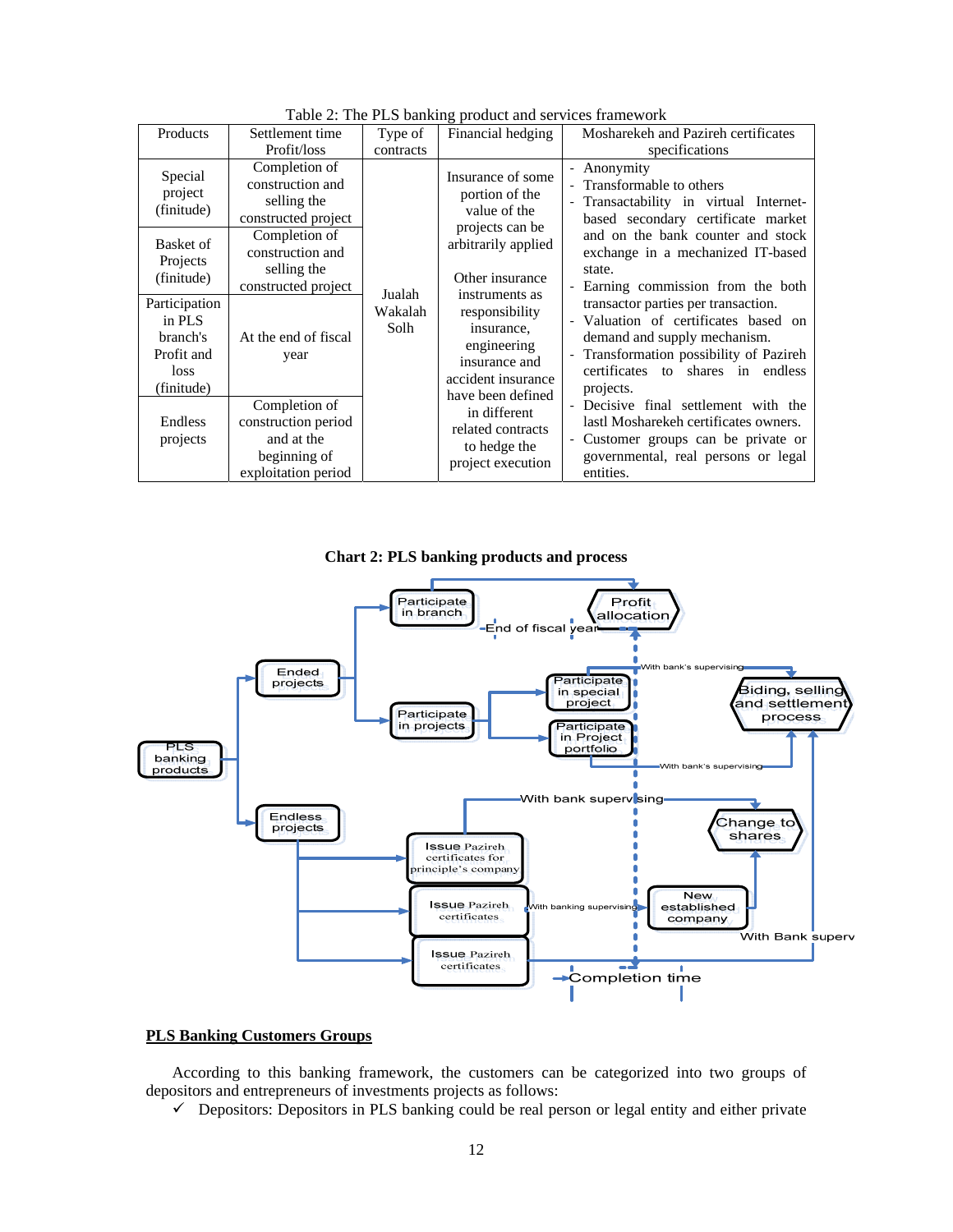or governmental.

 $\checkmark$  Entrepreneurs: Entrepreneurs in PLS banking necessarily must be a legal entity/corporation either private or governmental. Legal entity specification for the entrepreneurs is necessary for auditing financial documents and statements that causes reliable and more transparent calculation for profit or loss calculations.

#### **Islamic Contracts In PLS Banking**

 Bank on basis of Jualah contraction, arranges a formal agreement with depositors so that according to depositor opinion provide partnership in entrepreneur's investment. In other side, bank based on Mosharekeh contract (based on Civil Participation contraction) will be entered into interaction with entrepreneur. By this contract, the bank will do as an intermediate entity and gains Haqh-aljualah (wage) from depositors and mobilize financial (deposit) resources entrepreneur. Finally, investment returns portion for depositor will be transferred to the resources suppliers (depositors) based on the agreements of the contract. The Solh (peace pact) contract is needful beside of the Jualah contraction as necessary for simplifying Mosharekeh and Pazireh certificates transactions on the internet-based secondary certificate market for depositor approval and her signature.

#### **PLS Banking Instruments**

In PLS banking, the new financial instruments and innovations as Mosharekeh and Pazireh certificates are applied. By PLS banking, bank increases the efficiency of monetary and financial markets and by issuing Mosharekeh and Pazireh certificates and establishing secondary certificate market and designing Mosharekeh certificate basket/portfolio will play an important role in mobilization of resources. Performing the mentioned specifications of PLS will facilitate domestic and international customers to enter the PLS based depositing and investment simply.

The other complement financial instruments will be separated into Mosharekeh certificate basket/portfolio, issuing and applying insurance products for covering probable risks. Relation between risk and return in investment and financial activities and covering the whole customer groups' requirements in view of the risk-acceptability, the classification of the PLS banking products is important. Therefore, for decreasing risk in the PLS banking products, the certificates can be classified in following portfolios:

- Mosharekeh certificate portfolio with low risk and low rate of return
- Mosharekeh certificate portfolio with a medium risk and medium rate of return
- Mosharekeh certificate portfolio with high risk and high rate of return

For insurance encouraging and supporting of capital owners and decreasing different risks among them as moral hazard<sup>14</sup>, adverse selection<sup>15</sup> and asymmetric information<sup>16</sup> the bank can establish an organization to provide necessary supports. For avoidance from falling in moral hazard in side of the capital owners it is required that a portion of customer's principle of capital be covered by insurance coverage. The coverage may be around 50% of the deposited capital. This insurance is arbitrary and might be supplied by bank or other insurance corporations and purchased by depositors

#### **Organization of PLS Banking**

 The organizational structure of the PLS banking with paying attention to the above definitions might be designed in form of PLS banking strategy committee, PLS banking specialist group, PLS

<sup>16</sup>Asymmetric information means one party has got more information than the other in their business.

<sup>&</sup>lt;sup>14</sup>Moral hazard in insurance market indicates some cases that insured changes his or her behavior after buying insurance policy and with this imagination that instead of supplying losses try to announce more losses or change his/her behavior of paying attention to keep insured property. For example, some of the insured after buying the insurance policy would never care on insured property and this will increase the risk of insured properties.

<sup>15</sup>Adverse selection is a market process that is caused by undesirable results due to asymmetric information between sellers and buyers.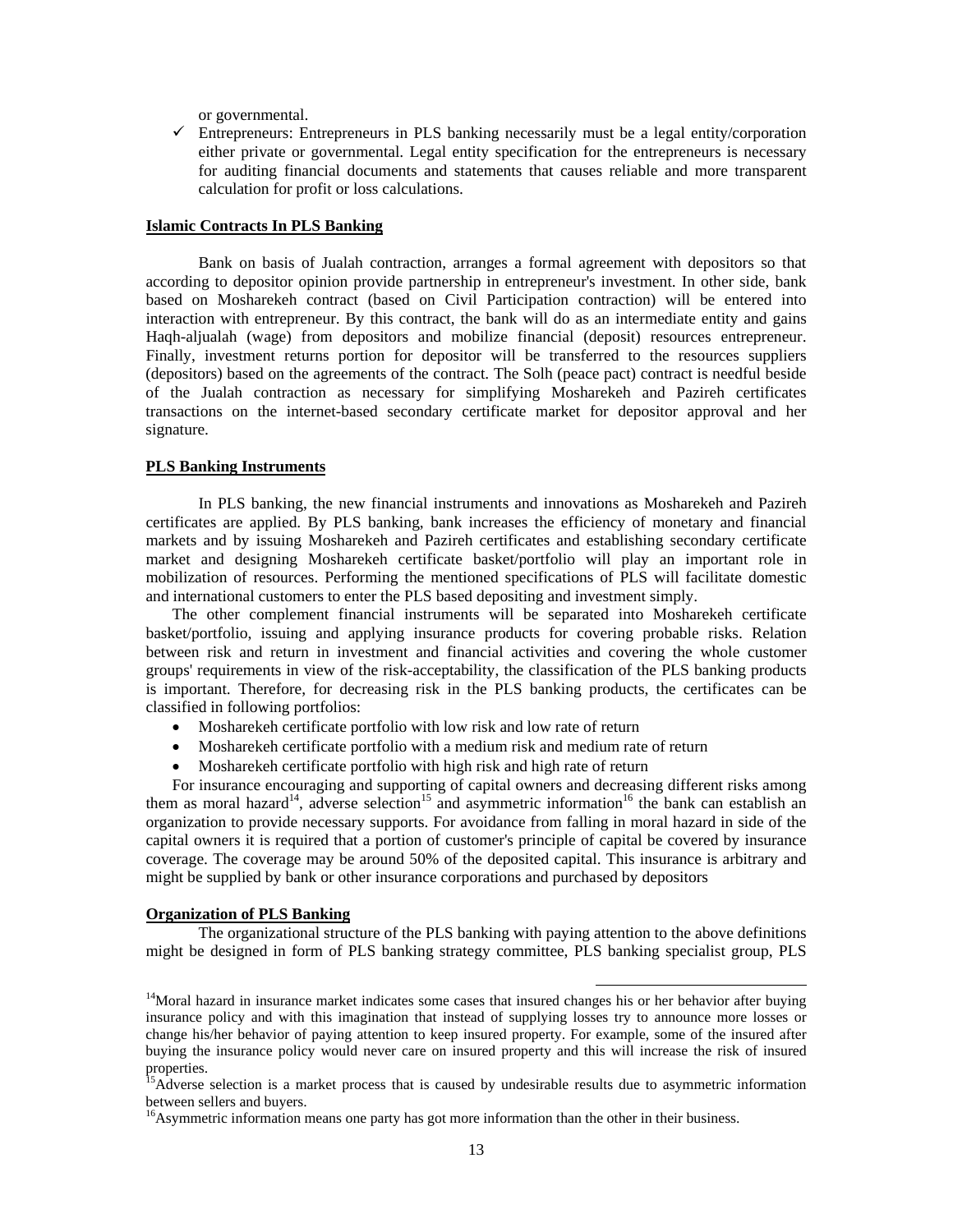department, legal department, project evaluation department, auditing department, financial engineering management department, trustee (Amin) and PLS branch in which the latter is designed to have information, consulting services and cashier sections.

## **Summary and Conclusions**

As long as the PLS bank as a financial intermediary does not operates as conventional banks and receives wages from depositors for financial services she provides, will not meet bankruptcy in crisis.

As the rate of benefit of depositors is dependent to real rate of return of the economy, depositors benefit increases through PLS banking.

In period of crisis, the entrepreneurs of investment projects are more protected from bankruptcy; consulting, contractors and constructors industry are not subject to serious financial defeats with PLS banking.

The financial and economic markets meet stability through PLS banking.

Financial innovations of mosharaka and Pazireh certificates make the bank act as an international portal performing similar jobs to a stock exchange market for transaction of PLS products certificates that can easily allocate and reroute resources to investments.

In the PLS banking apart from the bank is either governmental or private, the interest rate is determined by real sector and bank as financial intermediary gets commission as an attorney or agent of depositors and will transfer the remaining investment return either profit or loss consequences to depositors. Bank would invest collected deposits into the finitude or endless projects based on Mosharekeh Contraction as either general or special attorney according to the depositor's desire (for type 1 and 2 products) or bank own choice (for type 3 products) and finally distribute the investment return among the depositors. In this regard, the bank after deducting commission as being attorney or agent will assign the whole benefits come from investment to owners of monetary resources and do perform her own intermediary function according to compiled instructions.

 First, the entrepreneur refers to the PLS branches and offers her proposal to bank for doing a joint venture. She will be announced the participation conditions and regulations through information portal designed for PLS banking. The related evaluation fee will be taken from the customers and projects specifications including proposal, economic, financial and technical feasibility documents of the project will be taken from the entrepreneur.

 Bank after evaluation of the proposal will introduce it to depositors. Depositors by purchasing Mosharekeh/Pazireh certificates allow the bank to use their deposits in participation into the approved project.

 In the PLS a trustee (Amin) unit will do supervision on entrepreneur operations on behalf of the bank for watching good performing of the project, executive operations controlling in comparison with announced programs, resources allocation manner and optimized allocation of resources by using key indices and considering the financial statements are duties of Amin..

 In the PLS banking, the bank will used new financial instruments and innovations of Mosharekeh certificates for finitude projects and Pazireh certificates for endless projects. Secondary certificate market in cyber space for certificates transactions is established by bank. The whole operations will be done according to the compiled instructions. The PLS banking organization was designed according to the above definition in form of committees, units and departments.

For applying this kind of banking method, it might be performed by establishing a branch inside of the conventional bank. In this case, the whole activities of the PLS banking shall be done alongside to the other conventional branch activities but with separated financial, accounting, organizational and office operations for preserving legal aspects of depositor's rights.

#### **References**

اداره تحقيقات و برنامهريزي بانك ملي ايران«طرح مطالعاتي و كاربردي بانكداري مشاركت در سود و زيان»، .1386-1387

```
 الهياري فرد، محمود (1384)، خدمات بانكداري الكترونيك و نيازهاي اجرائي آن در مقايسه تطبيقي هزينه عملياتي خدمات مختلف
```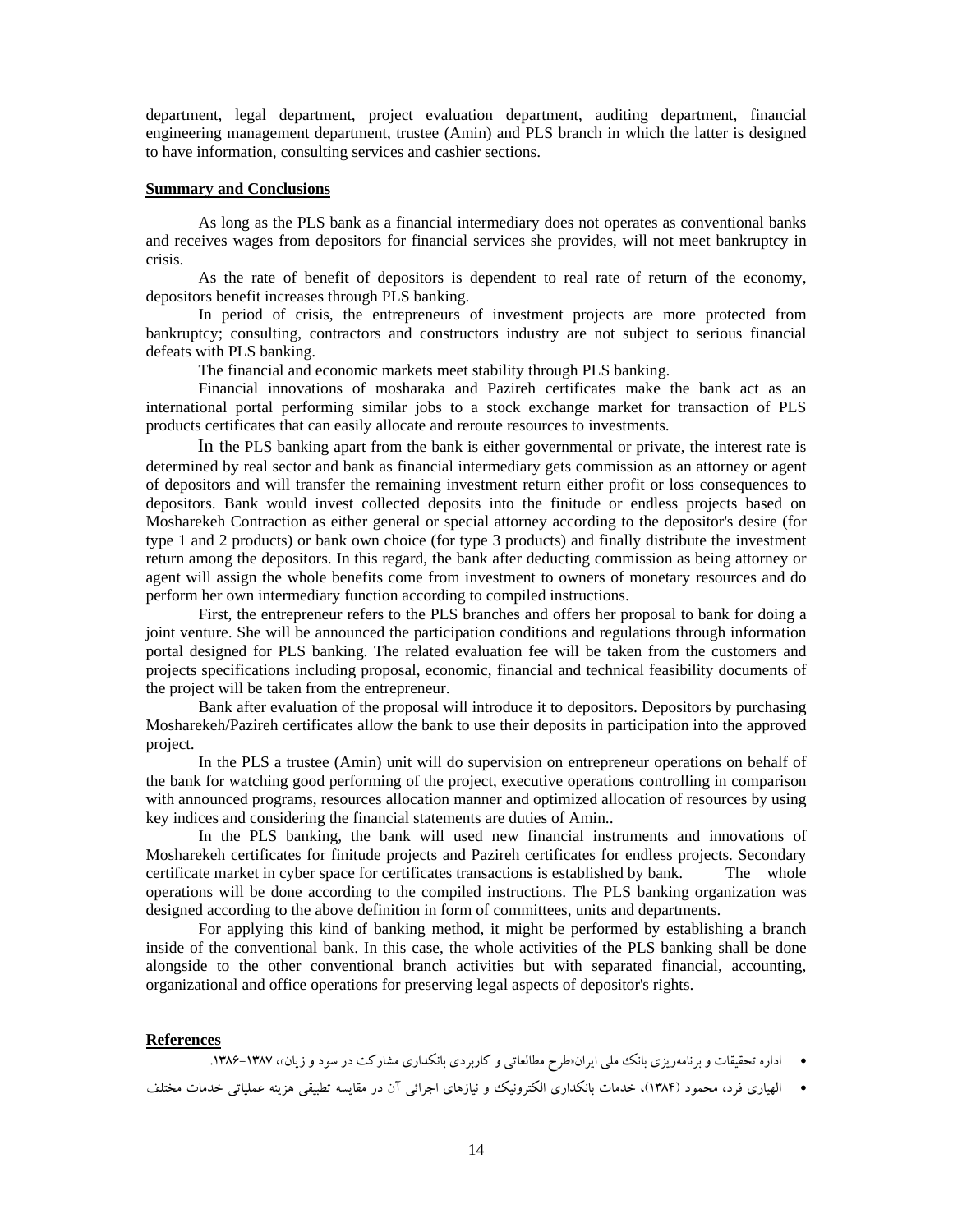بانكي، پژوهشكده پولي و بانكي، بانك مركزي ايران.

 بيدآباد، بيژن و عبدالرضا هرسيني، تحليل فقهي- اقتصادي ربا در وامهاي مصرفي و سرمايهگذاري و كاستيهاي فقه متداول در كشف احكام شارع. ارائه شده به همايش دوسالانه اقتصاد اسلامي، پژوهشكدة اقتصاد، دانشگاه تربيت مدرس، .1382

http://www.bidabad.com/doc/reba9.html

- بيدآباد، بيژن و عبدالرضا هرسيني، شركت سهامي بانك غيرربوي و بازبيني ماهيت ربوي و غيرربوي عمليات بانكي متداول. مجموعه مقالات سومين همايش دوسالانة اقتصاد اسلامي «نظرية اقتصاد اسلامي و عملكرد اقتصاد ايران»، 3-4 دي ،1382 پژوهشكدة اقتصاد، دانشگاه تربيت مدرس، صفحات ۲۲۴–۱۹۳، تهران. http://www.bidabad.com/doc/sherkat6.htm
- بيدآباد، بيژن و عبدالرضا هرسيني، تحليل فقهي- اقتصادي انواع بيمه و ويژگيهاي شيوة حكومت اسلامي. پژوهشكدة پولي و بانكي، http://www.bidabad.com/doc/bimeh6.html .تهران ،1382 ،ايران مركزي بانك
- بيدآباد، بيژن، نرخ و پاية مالياتي در ماليه اسلام و بناي حكمت در اصول فقه پوياي اماميه، پژوهشكدة پولي و بانكي، بانك مركزي ايران، http://www.bidabad.com/doc/nerkh-va-payeh-malyat1.html .1382 فروردين
	- بيدآباد، بيژن و محمود الهياري فرد، بسترهاي نرمافزاري تجارت و بانكداري الكترونيك در ايران.

http://www.bidabad.com/doc/narm-ebank.html http://www.bidabad.com/doc/narm-ebank-revised.html

 بيدآباد، بيژن و محمود الهياري فرد، بهاي تمام شده خدمات بانكي در بانكداري مدرن و سنتي (بانك ملي ايران). مجموعه مقالات سومين همايش تجارت الكترونيكي، پيشرفتها، تنگناها، راهبردها، 10-11 خرداد ،1384 معاونت برنامهريزي و امور اقتصادي وزارت بازرگاني، صفحات ،331-357 تهران.

http://www.bidabad.com/doc/baha-ebank.html اول ويرايش

http://www.bidabad.com/doc/baha-ebank-update.html 1383 ويرايش

http://www.bidabad.com/doc/baha-ebank-update-1385.pdf 1385 ويرايش

- بيدآباد، بيژن و عبدالرضا هرسيني، مباني عرفاني اقتصاد اسلامي، پول، بانك، بيمه و ماليه از ديدگاه حكمت. پژوهشكدة پولي و بانكي، http://www.bidabad.com/doc/eghtesadislami4.pdf . تهران .1581 ،1383 ،ايران بان بانك
- بيدآباد، بيژن و محمود الهياري فرد، مديريت ريسك عملياتي دستگاههاي خودپرداز. مجموعه مقالات اولين كنفرانس جهاني بانكداري http://www.bidabad.com/doc/risk\_management\_in\_e\_banking.pdf .تهران ،1386 ارديبهشت 24-25 ،الكترونيك

بيدآباد، بيژن و محمود الهياري فرد، مديريت دارائي و بدهي (ALM (در بانكداري اسلامي.

http://www.bidabad.com/doc/alm-farsi.pdf

- Bahrain Monetary Agency Issues New Islamic Banking Regulations, Vol. XLV No 5, 4 February 2002.
- Bidabad, Bijan and Mahmoud Allahyarifard, "Implementing IT to fulfill the profit and loss sharing mechanism", Islamic Finance News (IFN) Journals, Vol. 3, Issue 3, 6<sup>th</sup> February 2006. http://www.bidabad.com/doc/summary-pls-it-1.html
- $\bullet$  Bidabad, Bijan and Mahmoud Allahyarifard, "IT role in fulfillment of profit and loss sharing", Proceeding of The  $3^{rd}$ International Islamic Banking and Finance Conference, Monash University, Kuala Lumpur, Malaysia, 16<sup>th</sup> and 17<sup>th</sup> November 2005. http://www.bidabad.com/doc/english-pls-5.pdf
- Bidabad, Bijan, Economic-juristic analysis of usury in consumption and investment loans and contemporary jurisprudence shortages in exploring legislator commandments. Proceeding of the 2<sup>nd</sup> International Islamic Banking Conference. Monash University of Malaysia. 9-10 September 2004. Reprinted in: National Interest, Journal of the Center for Strategic Research, Vol. 2, No. 1, winter 2006, pp. 72-90. Tehran, Iran. http://www.bidabad.com/doc/rebaenglish-4.html
- $\bullet$  Bidabad, Bijan, Non-Usury Bank Corporation (NUBankCo), The Solution to Islamic banking, Proceeding of the 3<sup>rd</sup> International Islamic Banking and Finance Conference, Monash University, KL, Malaysia, 16-17 November, 2005. http://www.bidabad.com/doc/nubankco.html
- Bidabad, Bijan, Mahmoud Allahyarifard, Assets and Liabilities Management in Islamic Banking. Paper prepared to be presented at the 3rd International Conference on Islamic banking and Finance, Karachi, Pakistan, 24 -25 March, 2008. http://www.bidabad.com/doc/alm-english.pdf
- Rammal, H. G. (2003) 'Mudaraba in Islamic finance: Entrepreneurs and application', Business Journal For Entrepreneurs, Vol.**4**, pp.105–112. http://www.westga.edu/~bquest/2004/musharaka.htm
- Hussain Gulzar Rammal and Ralf Zurbruegg, "Awareness of Islamic banking products among Muslims: The case of Australia", *Journal of Financial Services Marketing* (2007) **12,** 65–74, doi:10.1057/palgrave.fsm.4760060, http://www.palgrave-journals.com/fsm/journal/v12/n1/full/4760060a.html#bib24